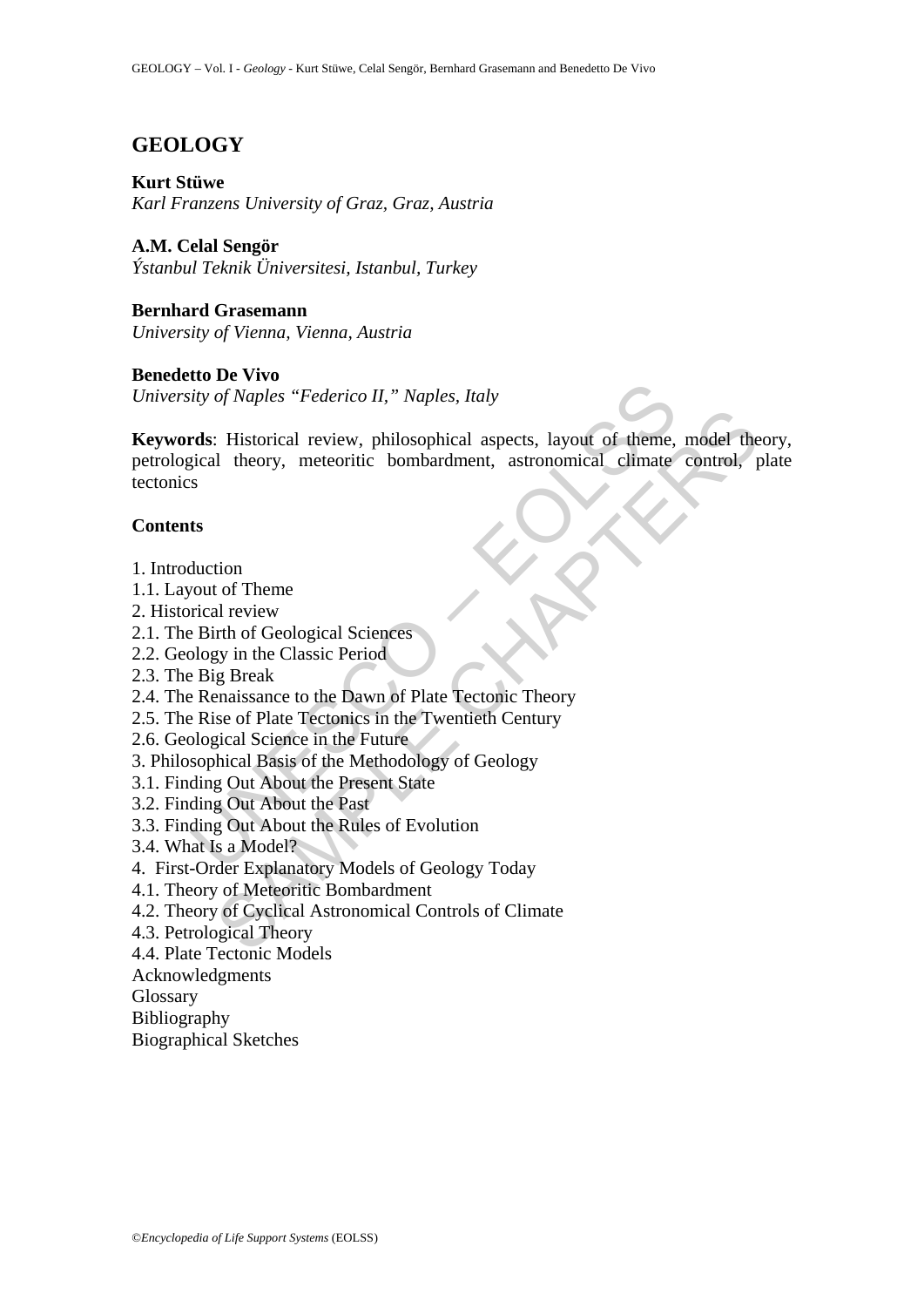### **Summary. Geology: Its Place in the World of Today**

the original content and the methematic methanology and actional technical states in science mate the understanding of the relativity principle or the uniform expression expression expression and the sequence. Moreover, in From the amoremular of the victom-try pumper or, and variables<br>once. Moreover, in today's world, a large range of disciplines in science<br>gare now unthinkable without geology. This ranges from the cement indu<br>poology), all Geology has long had the tag of a "derived science" and long shared a slight stamp of inferiority with disciplines like geography or biology, towards the primary disciplines of physics, mathematics, chemistry, and—in days gone by—philosophy. While geology has been taught as a subject of its own at European universities for about 200 years now, it is still little taught (even in comparison with biology or geography) in secondary schooling around the world and few recognize its importance beyond the applied field of mining. This is surprising: the breakthrough of plate tectonics undoubtedly counts as one of the biggest advances in science made in the twentieth century and ranks with discoveries like the understanding of the relativity principle or the unraveling of the human genome. Moreover, in today's world, a large range of disciplines in science and engineering are now unthinkable without geology. This ranges from the cement industry (drawing upon clay mineralogy and sedimentary geology) or astronomy (drawing upon planetary geology), all the way to the petroleum industry (relying on sedimentary geology, seismology, or palynology), or environmental technology (using hydrogeology and environmental geology), or tunneling and road construction, for which engineering geology has become an important aspect.

The theme on geology in the *Encyclopedia of Life Support Sciences* (EOLSS) on-line, 2002, presents an overview of many aspects of geology, although geochemical, geophysical, and geographical aspects are largely excluded from the volume, as they are also discussed as parts of other themes within the EOLSS project. In this theme level contribution we provide an overview of the aspects dealt with in the theme, and discuss some philosophical and historical aspects of geology. We also provide a brief overview of some first-order explanatory models in geology.

## **1. Introduction**

In its broadest sense, geology is the science of the earth. It shares the study of earth and her sibling rocky planets, moons, and asteroids with a host of other natural sciences: the shape of the earth is the subject of geodesy; the study of the earth's and her siblings' gaseous envelopes is shared by meteorology and climatology; earth's hydrous envelope is the subject of hydrography, oceanography, and limnology; biology studies its inhabitants; the study of the mutual relationships of its natural environments as forming the abode of humans is the proper subject of geography. The boundaries of all of these fields of study are fluid and one nowadays speaks of them collectively—except biology—as the earth sciences. The earth sciences continuously enlarge their compass to embrace more and more of the extra-terrestrial objects, including the stars, gradually evolving into the sciences of the universe.

The present state, composition, and structure of the earth's solid components in their relation to the planet are included in the domain of geology. Its many sub-disciplines, such as mineralogy, petrology, geochemistry, geomorphology, sedimentology, stratigraphy, structural geology, geophysics (all of which may be grouped under the umbrella of physical geology) study the various present-day aspects of the solid earth.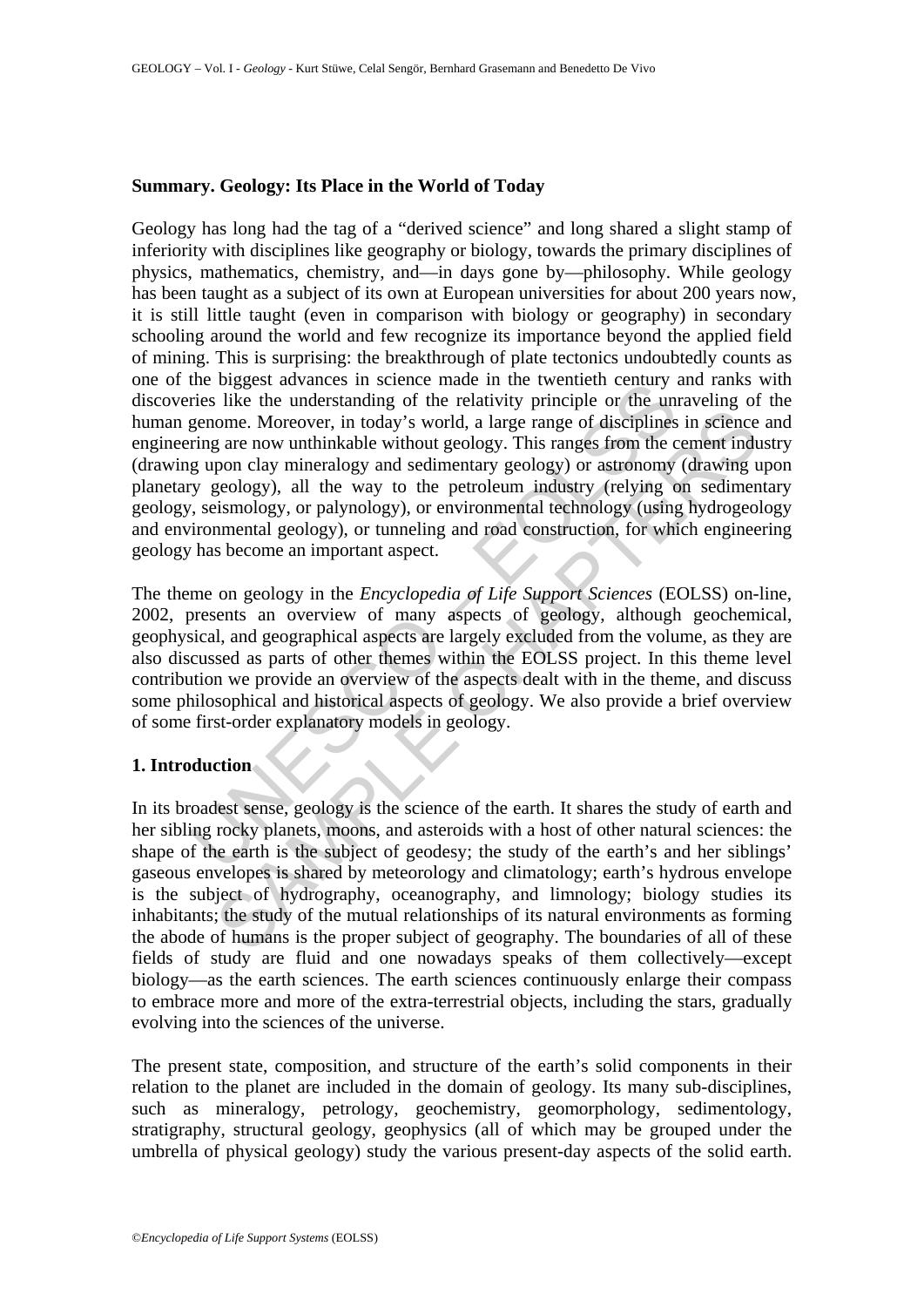However, the history of the earth, in the entirety of all of its systems, is within the proper domain of geology alone. Thus, geology may be said to consist of two main subdivisions: 1) physical geology that shares the study of the present-day earth system with many other natural sciences; 2) historical geology that alone studies the past of the entire earth-system.

is expected readures. Focks. Interestingly, the general units<br>od to include different sub-disciplines in different countries and<br>an universities, for example, it is common to discern betweer<br>g on one side "geology and pale universities, for example, it is common to discern between studying<br>none side "geology and paleontology", which are concerned with probl<br>ral geology, tectonics, and historical geology, and on the other<br>stry, mineralogy, cr However, there are many other schemes according to which a subdivision may be made (Figure 1). Indeed, there is no unique or complete scheme that identifies the subdisciplines of geology, and their boundaries are ill-defined. Like biology, geology is a science originally derived from the "primary" sciences of physics, chemistry, and mathematics. As such, it draws upon the tools of all these primary sciences and applies them to geological features: rocks. Interestingly, the general theme "geology" is understood to include different sub-disciplines in different countries and continents. In European universities, for example, it is common to discern between studying and teaching on one side "geology and paleontology", which are concerned with problems of structural geology, tectonics, and historical geology, and on the other side "geochemistry, mineralogy, crystallography, and petrology," which are concerned with questions from the fields of crystal structure, thermodynamics, and crystal chemistry. The study of "geophysics" on the other hand is generally grouped with meteorology or astronomy, and not necessarily thought of as an integral part of the tectonic understanding of our planet. In contrast, in the Anglo-Saxon world geology is often used synonymously with "earth science" and is taught in university departments for "earth science" or even "earth and atmospheric science," with the only sub-discipline that is often treated in an external way being paleontology (often grouped with biology). Moreover, the Anglo-Saxon world has long recognized geophysics as an integral part of our tectonic understanding of our planet and has closely linked geophysics with fields like tectonics or structural geology. These examples illustrate that any subdivision of the field of geology (including those shown in Figure1 is all but arbitrary.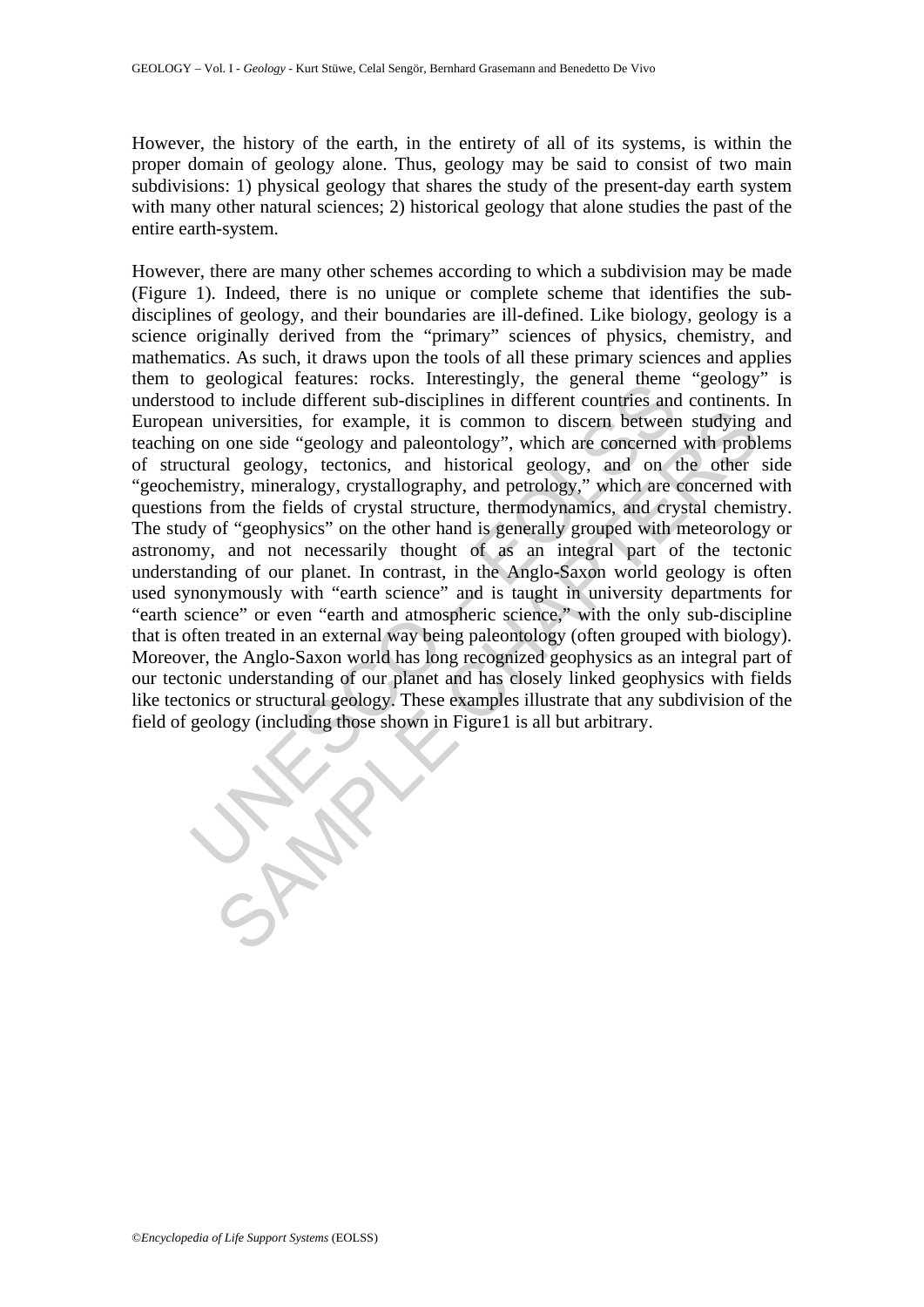

Figure 1. Geology and its sub-disciplines. Geology acts in front of a background of physics, mathematics, and chemistry and is based in the first instance on field observations, supported by experimental and theoretical studies.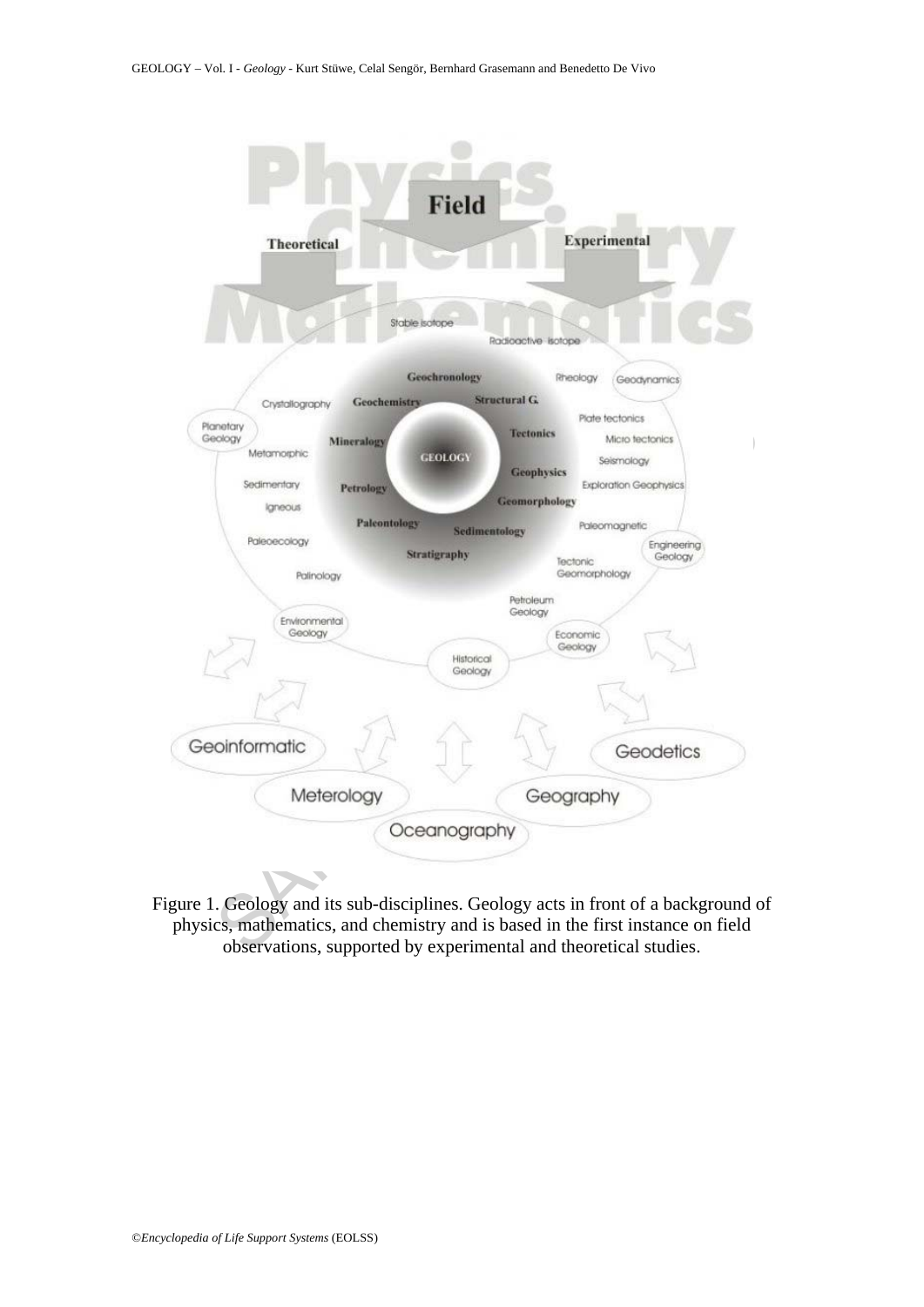The inner cicle around "geology" lists (in bold) a number of fields well-accepted as "sub-disciplines" of geology. Around those are fields that may be seen as "sub-subdisciplines" of those. The fields in circles along the outer circle list scientific fields that constitute themselves of a range of sub-disciplines. For example, "Geodynamics" draws

upon structural geology, geophysics, sedimentology, etc. All "sub-disciplines" of geology interact closely with the disciplines listed at the bottom row. Note that the scheme shown here is by no means unique or complete and many other schemes may be devised.

#### **1.1. Layout of Theme**

Under the theme of "geology" we have long discussed an appropriate subdivision of the field: in particular in the light of related themes discussing similar aspects (Figure 1). We have come to the conclusion that a useful division of the theme includes nine different topics, which are listed below:

- Introduction to the earth.
- Geodynamics and tectonics.
- Igneous and metamorphic petrology.
- Sedimentary geology, stratigraphy, and paleontology.
- Overview of the mineralogical sciences.
- Geology of metallic and non-metallic mineral resources.
- Regional geology.
- Geology of petroleum, gas, and coal.
- Environmental and urban geology.

in particular in the light of relation that a useful division of the theme<br>intricular in the light of related themes discussing similar aspective come to the conclusion that a useful division of the theme<br>is tropics, which Come to the conclusion that a useful division of the theme includes<br>pics, which are listed below:<br>troduction to the anth.<br>eodynamics and tectonics.<br>troduction to the meralnogical sciences.<br>review of the mineralogical scien Clearly, this division is artificial and there is infinite overlap between the different topics leading to endless discussion of an appropriate division. To name but one example, it may be argued that paleontology has no place in the theme "geology" at all and should form a theme of its own with all its sub-disciplines like paleobotany, vertebrate paleontology, actuo-paleontology, and many more. We also emphasize that some of these topics are also dealt with in EOLSS themes related to this theme of "Geology." The EOLSS project includes a number of related themes, including "Earth systems: history and natural variability." Within that theme there are topics covering the earth's materials and the earth's position in the universe, which are also part of this topic. Other related themes are "Geography," "Geoinformatics," and most importantly "Geophysics and Geochemistry," all of which could also be seen as subdisciplines of "Geology," just as many of the subdisciplines discussed here could be seen as meriting a volume on their own.

Regardless of such discussion, we have taken the prosaic view to formulate a hierarchical order and level of importance that roughly reflects the distribution of scientists in academic institutions hosting research in "geology." Accordingly, the nine different topics are subdivided into articles and, in some cases, subtopics, containing articles. They are written by authors from sixteen countries, from academic institutions in all six inhabited continents.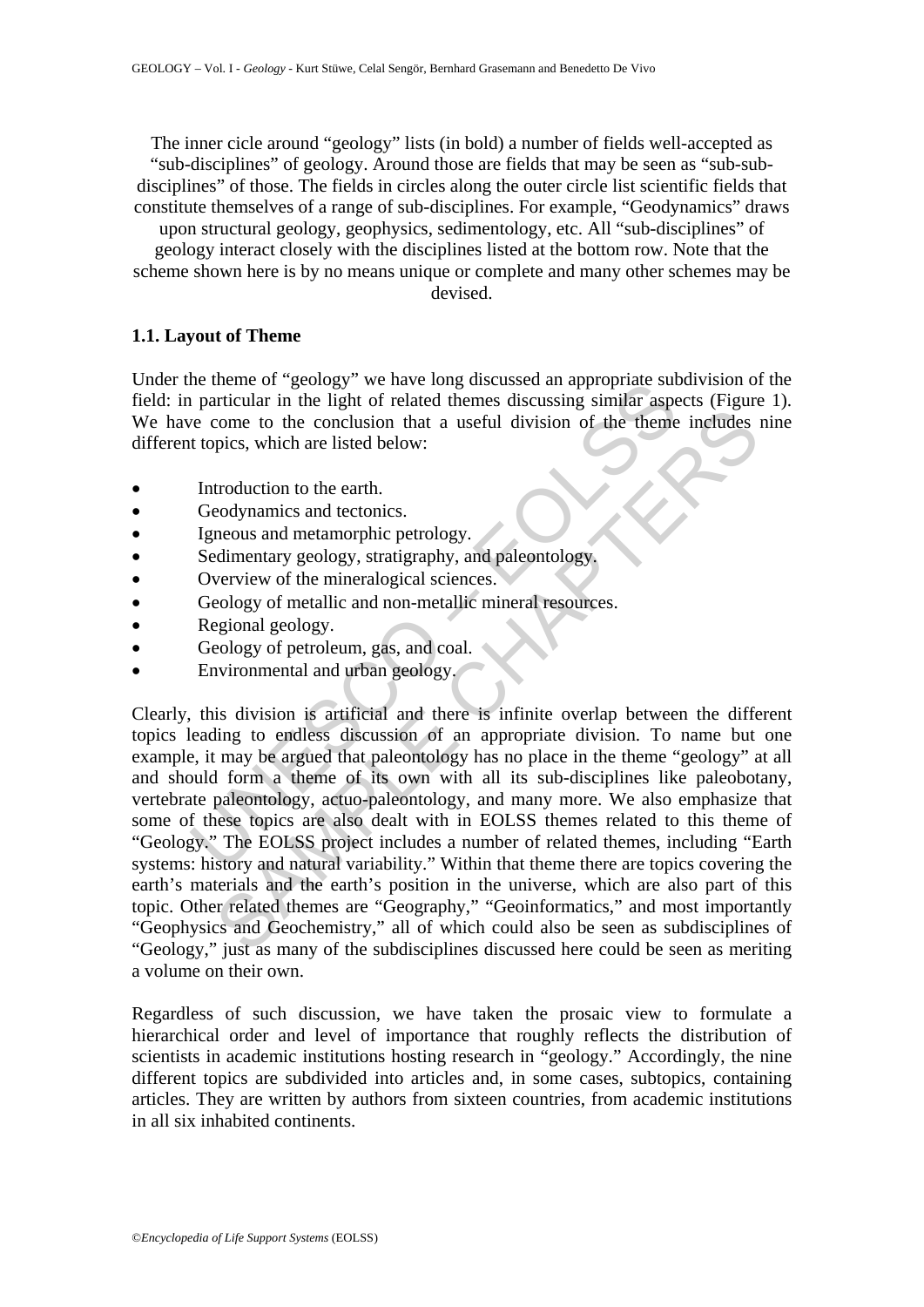#### **2. Historical Review**

Geology—as a freestanding science on its own—is generally considered as one of the youngest sciences. Being originally derived from the "primary sciences" like physics, mathematics, chemistry, or, long before this, from philosophy, it shares the stamp of a derived science with fields like geography, biology, or astronomy. However, it may be considered as a science on its own, at least since the eighteenth century. The discovery of plate tectonics was undoubtedly one of the most significant advances in our understanding of our planet in the twentieth century, and reconfirmed the position of geology as a science of its own. While the theory of plate tectonics is a fantastic example for the synthesis of many observations into a unifying scheme, the concept of synthesizing global observations is by no means new to the twentieth century. Throughout the history of geology, the body of geological knowledge was never made up of unrelated ideas and hypotheses, but was characterized by global syntheses, the critique of which was the cradle of scientific progress. While we cannot emphasize strongly enough the dependence of new concepts on old ones and the importance of linking between individual ideas, the length of this contribution does not allow us to elaborate on such connections in much detail. We refer the reader to the fantastic philosophical treatment of geological synthesis through time by Sengör (2001). Here, we provide a mere few key dates to historical aspects.

#### **2.1. The Birth of Geological Sciences**

Example groot of the white the minds in the whold the history of geology, the body of geological knowledge warelated ideas and hypotheses, but was characterized by global of which was the cradle of scientific progress. Whi lated ideas and hypotheses, but was characterized by global syntheses,<br>which was the cradle of scientific progress. While we cannot empha<br>nough the dependence of new concepts on old ones and the importance<br>ween individual Long before geology was first taught as a science at European universities, geological observations and interpretations were made by philosophers, miners, and priests of the old worlds. Traceable roots of geological investigations go back to the very origins of mankind long before the written word. We know of copper trading in Sinai and the building of the first pyramids in Egypt around 2700–2600 B.C., both of which are undoubtedly associated with geological activities like prospecting or quarrying. Minerals like malachite and native gold are probably among the first minerals recognized and mined as such. Quarrying for flint stone goes even further back in Europe to 5000 B.C. and the mining of clay for brick-making is common from 4000 B.C. onwards. The prospecting, mining, and smelting of iron ore for making tools and weapons began in Asia Minor at about 1300 B.C., and became common in Western Europe around 500 B.C. However, geological thinking aside from the applied fields of mining and quarrying—for the sole purpose of understanding how our planet functions—first became relevant in the classical period.

#### **2.2. Geology in the Classic Period**

Scientific aspects of geological theory are first reported from ancient Greece. There, both "Neptunistic" and "Plutonistic" ideas were developed that infer origins of geological materials from water and from fire, respectively. For example, Thales of Milet (sixth century B.C.) inferred that all geological materials must have their origins in water, and Xenophanes of Kolophon (sixth century B.C.) interpreted the mud-like nature of the ocean floors from fossils found on land. Herodotus (fifth century B.C.) made observations of the annual floodings of the Nile and pondered the implications for the slow filling of the Mediterranean and the Arabian Gulf. In contrast, "Plutonistic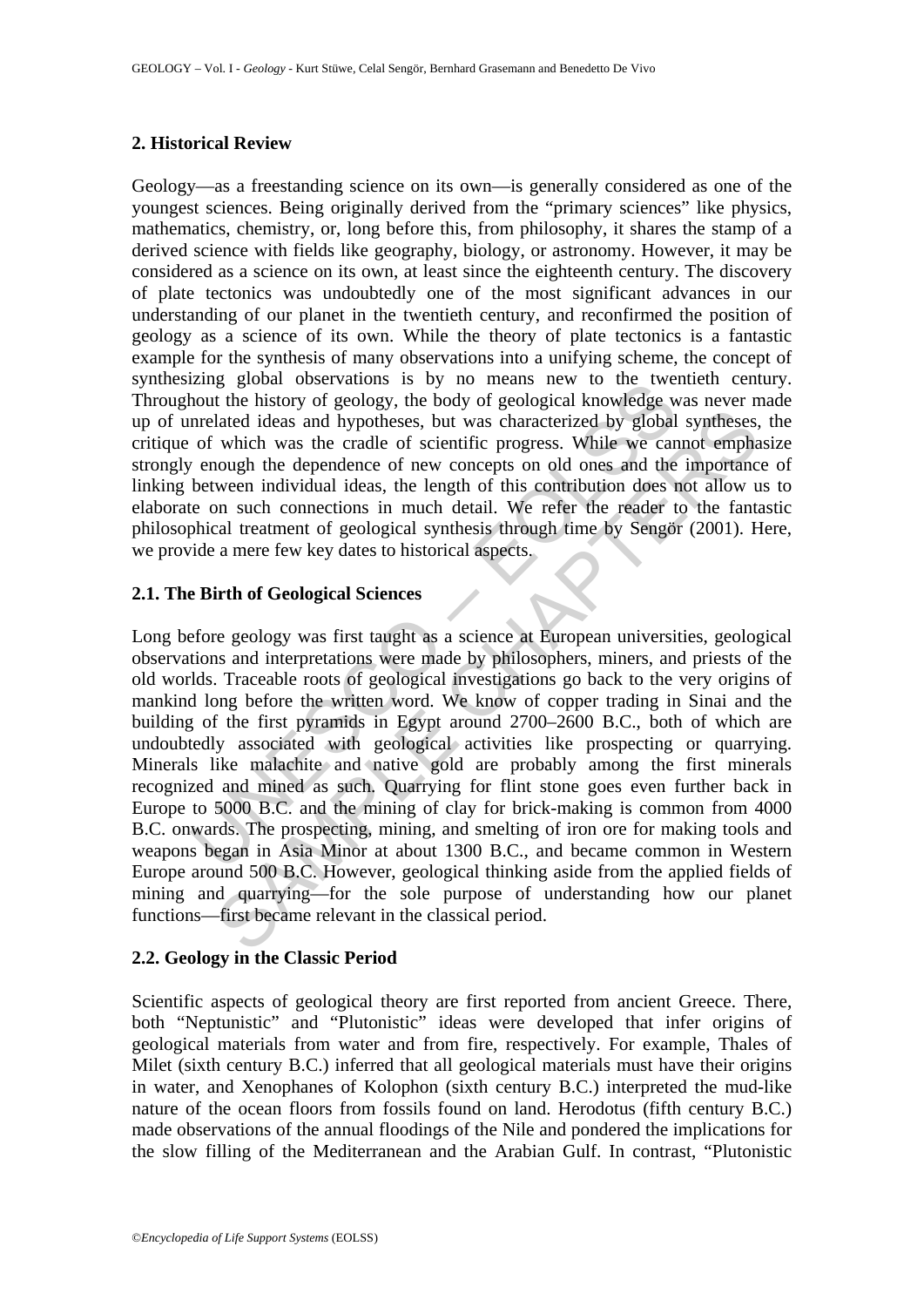gireal, classical assuminies, in st of an Calaulais Ficher, classical assume the interem-volume treatise on astronomy, the *Almagest*, compiled the predecessors. Ptolemy is also known for advancing the first geregy—"the st is decreased in the principle of the study of the study of the study of the structure and motions of the invierse"—although heavily on that of perhaps the greatest Greek atstronomer, Hipparchus. Theoretical model explained ideas" were formulated by philosophers who observed volcanic activities. For example, Heraclitus (*c*. 500 B.C.) or Aristotle (384–322 B.C.) discussed the rise and subsidence of continents based on fire. Aristotle was also amongst the first to find scientific arguments that the earth is not flat: for example, the observation that Earth's shadow on the Moon is curved, or that the height of the North Star in the sky changes when traveling north. The first detailed descriptions of volcanic eruptions—of Etna and Vesuvius—are found in the works of Empedocles and Pliny. What can possibly be considered as the first mineralogy book ever written was by Theophrastus (374–287 B.C.), a book that dominated geological thinking up to the Middle Ages. However, unfortunately, this book also suggests that fossils may not be the record of living beings in the past. The history of geology in the classic period can also be associated with some of the great, classical astronomers, first of all Claudius Ptolemy (*c*. A.D. 100–170), whose thirteen-volume treatise on astronomy, the *Almagest*, compiled the achievements of his predecessors. Ptolemy is also known for advancing the first general theory of cosmology—"the study of the structure and motions of the universe"—although his work drew heavily on that of perhaps the greatest Greek astronomer, Hipparchus. His geocentric model explained both the structure of the known universe (essentially the seven "planets") and how those planets moved through space. One of the most astonishing, elegant, and curious stories in the history of earth science is the determination of the circumference of the earth by Eratosthenes (276–196 B.C.) in 250 B.C. Eratostenes lived in Alexandria and measured the height of the sun there at the longest day of the year. Legend states that his only additional information was that, on the same day, the sun shone onto the water level of a well in Syene (Aswan), implying that Syene lies on the tropic of Capricorn, of which he knew the distance only in number of days camel ride. From this he calculated the circumference of the earth to be 40,000 km, which is within 5 percent of the now known circumference. A similar, if not so famous, calculation was performed by Posidonius about 100 years later, who used the star Canopus and the distance between Rhodes and Alexandria as his base line. However, his estimate is of some historical importance as it was substantially too small. More than 1,500 years later the explorers of the Renaissance period relied on Posidonius's estimates. It is curious to ponder if the fearless attempts around this time to circumnavigate the globe would have been made if it had been Eratosthenes' estimate that was used.

## **2.3. The Big Break**

In the Western world much of this advanced scientific thinking vanished with the rise of Christianity. Even advanced concepts like the knowledge of the diameter of a spherical earth and concepts for the planetary motions disappeared, or at least were not advanced, for one and a half millennia under the influence of the Catholic Church. It is only in the Arab world that some advances in geological thinking are known to us from the eighth to the eleventh centuries A.D. However, it should be said that this period was not only influenced by the Church, but also by a general age of trust in the writing of others, rather than direct observation, as illustrated by the famous question: "How many legs does a spider have?" It was Aristotle who had stated that spiders have six legs and it was not until two millennia later that Lamarck bothered to count eight legs on spiders, rather than believe the written word. Among the few noteworthy names of the Middle Ages were Thomas Aquinas (1225–1274) who was one of the few scientists in Europe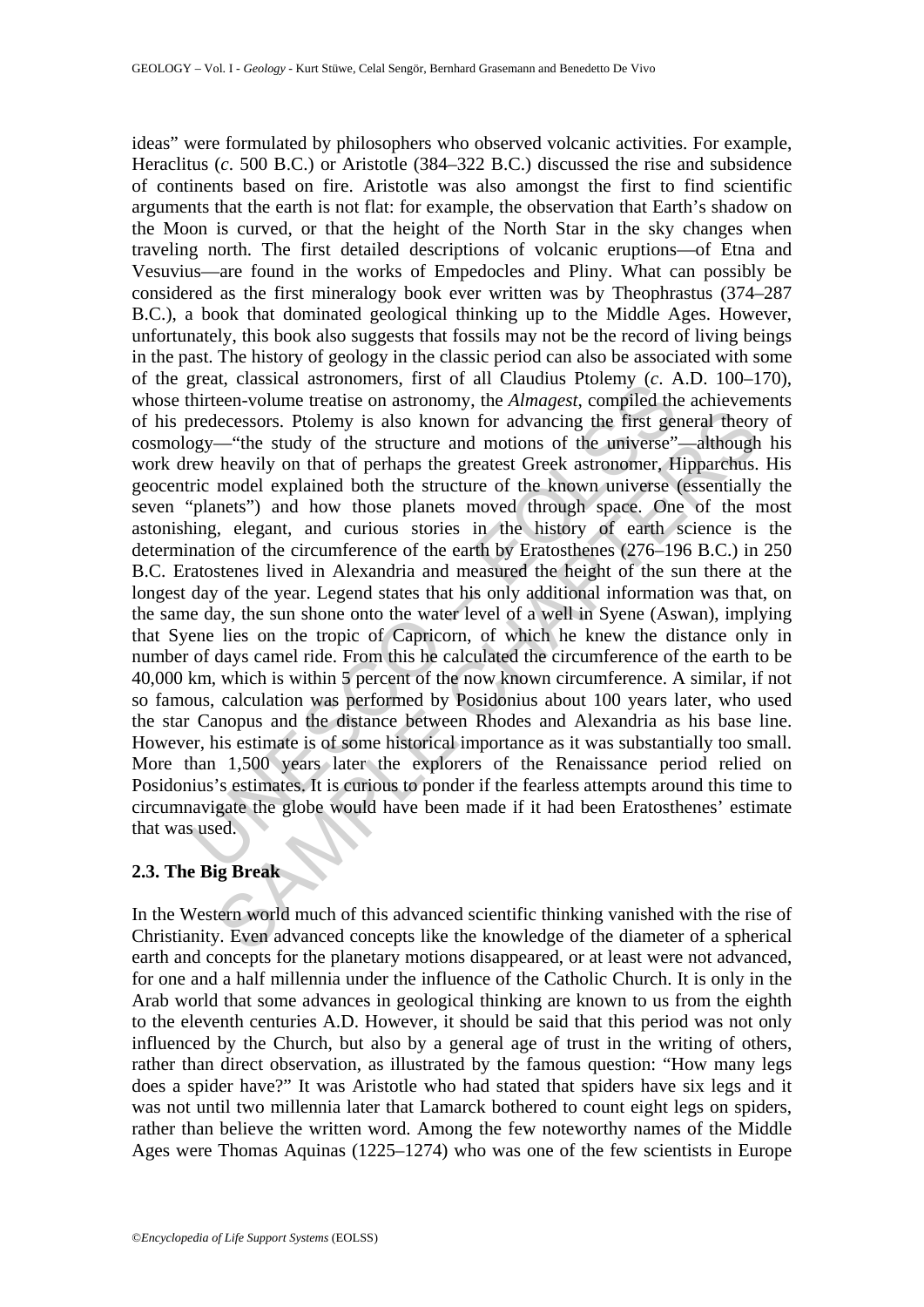who attempted to weave Aristotle's and other classical scientists' concepts into a single Bible-conforming system covering all aspects of life. Also in the thirteenth century, Vincent de Beauvais and Bartholomew the Englishman kept alive the ideas of the early writers.

#### **2.4. The Renaissance to the Dawn of Plate Tectonic Theory**

In Germany. This geological interest reached an depoted in the sensince states and hepoted interests and hepoted in 1556 and tectonics research. His callica was published in 1556 and gives clear descriptions of mini-<br>logic Less of this time. The unitary counterparts of mining well all the set all the set as the set as exercise in the set as published in 1556 and gives clear descriptions of mining enginees are avers published in 1556 and give The sudden rebirth of scientific geological thinking began during the Renaissance. During this time a large number of scientists developed many of the concepts still known to us as the basics of geology. Agricola (Georg Bauer, 1494–1555) is considered as the founder of the science of mineralogy. Agricola lived in the mining district of Saxonia in Germany. His geological interest reached far beyond the study of crystals and minerals, and he published on mining technology, as well as the results from his geophysical, hydrographical, seismological, and tectonics research. His classic book *De Re Metallica* was published in 1556 and gives clear descriptions of mining engineering and geological activities of this time. The universal genius Leonardo da Vinci (1452– 1519) inferred correctly that fossils indicate the former presence of ocean on parts now covered by land. He also studied sedimentary strata in the Po basin, coming to the conclusion that they are some hundreds of thousands of years old and that, consequently, the age of earth must be orders of magnitude older. However, his foresight was made redundant by the infamous scientific endeavor of James Ussher who in 1650 made the first ever concrete estimate of the age of earth, based on the genealogies of the Bible. He concluded that the earth must have formed on October 22 4004 B.C., a date that was long after supported by the Church and formed the basis of many geological studies in the century thereafter. In the sixteenth century, the first systematic books on rocks appeared. For example, Conrad Gesner published in 1565, in Switzerland, a book with the title *All about Fossils, Stones and Gems*. Nicolaus Steno (1638–1686) was from Denmark, but lived for large parts of his life as a teacher and medical doctor of anatomy in Padua and Florence. He published geological profiles throughout the Apennines and discussed uplift and erosion processes, published on crystal growth and comparisons between fossils and modern living creatures. His law on the constancy of interfacial angles in crystals is still being taught as "Steno's Law" to every first year student of geology, and he is considered generally as the "father of stratigraphy." Steno never published a summary volume of his findings and converted to Catholicism in 1667, after which he essentially stopped his scientific investigations. The concept of a geological map using different colored symbols was introduced by Martin Lister in 1684 and first applied by George Fuchsel (1722–1773) in one of the first geological maps ever published. As geology today very much trends towards an understanding of earth in terms of physical concepts using mathematical models, the notable mathematicians of this time are also relevant figures in the history of geology as we see it today. Names like Isaac Newton (1643–1727), Jean Baptiste Fourier (1768–1830), Euler (1707–1783), or Lagrange (1736–1813) must be seen as fathers of today's geology, as they are of physics and/or mathematics.

Geology is often considered to have become a science of its own in the eighteenth century, when it became fashionable to record findings in nature. James Hutton (1726– 1797) is regarded as the "father of modern geology" and is most famous for his principle of uniformitarianism, stating that the past history of the earth must be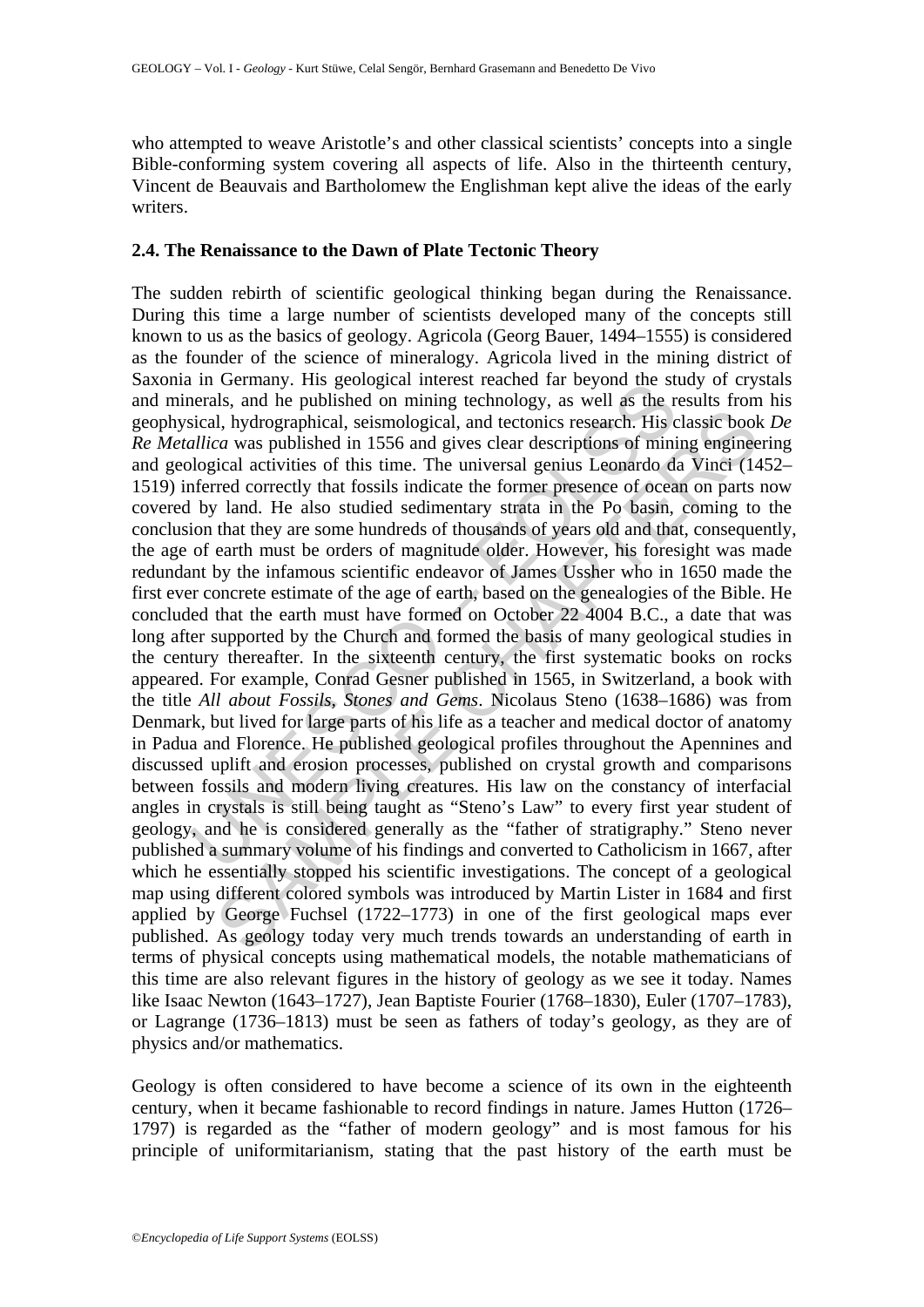interpreted in terms of the processes we observe at present. He also described the use of cross-cutting relationships to establish relative chronology of geological events. The principle of uniformitarianism was also established by Charles Lyell (1779–1875), who wrote a book called *Principles of Geology* (1830). The year 1775 is commemorated for being the date when geology was first taught at university level, by Abraham Werner in Freiburg, Germany. It was not until the nineteenth century that the concept of geological time was first consolidated by the introduction of the geological time scale (Figure 2) and by scientists such as Charles Darwin (1809–1882), Lord Kelvin (1824–1907), and many others, as well as the onset of systematic geological mapping around the world, by, for example, Julius Haast in New Zealand. However, the next large breakthrough in geological science was undoubtedly the emergence of plate tectonics in the early twentieth century.



Figure 2. The geological time scale. Except for the Hadean (the period before the occurrence of rocks on earth before 3,800 ma) the subdivision shown is that defined by the International Commission on Stratigraphy, and accepted by the International Union of Geological Sciences. "Periods" of the Proterozoic are not shown.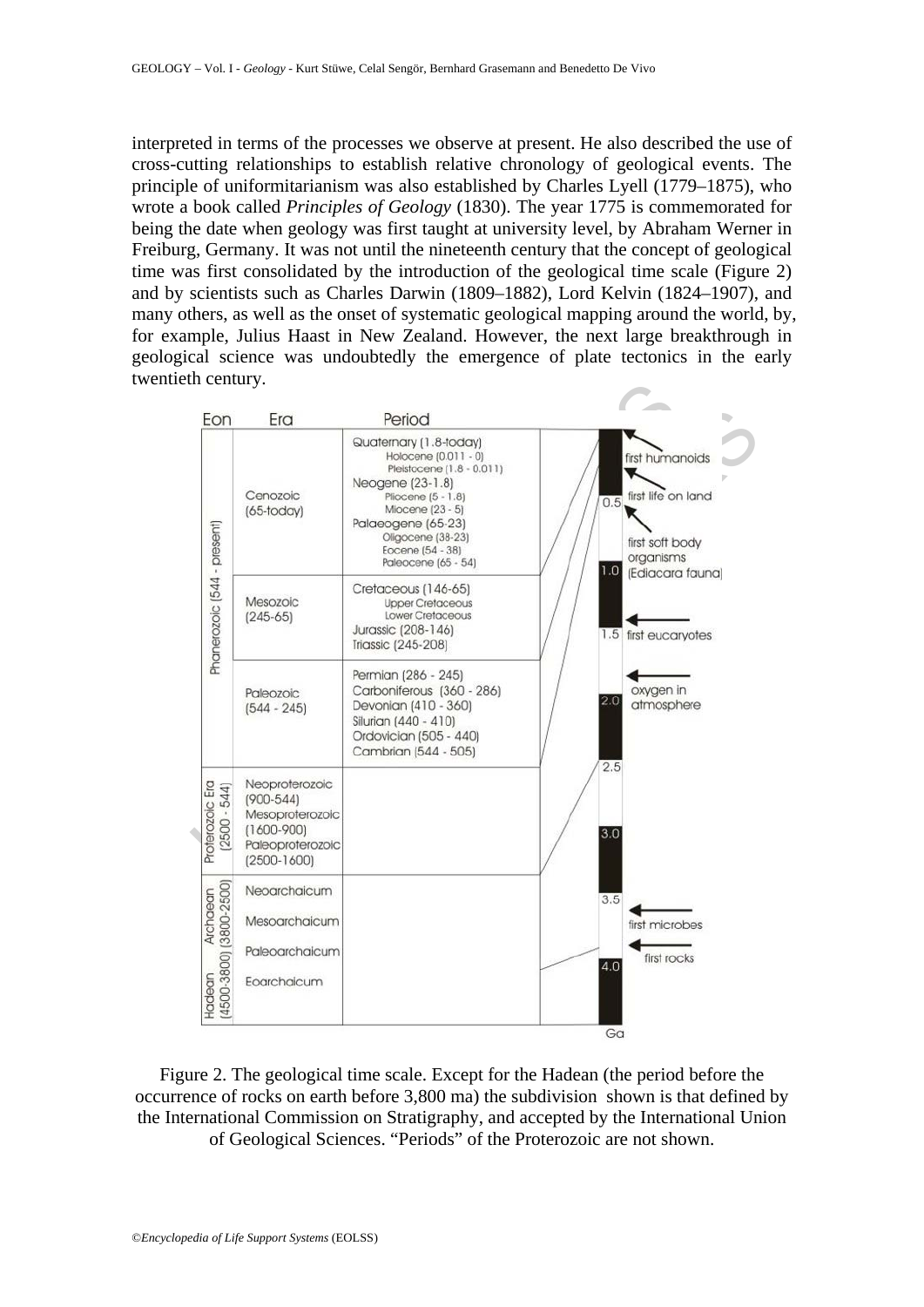Subdivisions of "periods" into "ages" are only shown for periods younger than the Cretaceous. On the very right, an absolutely scaled time-bar is shown with some important events in the evolution of the earth.

## TO ACCESS ALL THE **39 PAGES** OF THIS CHAPTER, Visit: http://www.eolss.net/Eolss-sampleAllChapter.aspx

#### **Bibliography**

- - -

Visit: http://www.eolss.net/Eolss-sampleAllChapter.a<br>
apply<br>
2. D. 1954. *Birth and Development of the Geological [S](https://www.eolss.net/ebooklib/sc_cart.aspx?File=E6-15)ciences*, New York, D.<br>
Provides an interesting summary of the evolution of geological sciences free<br>
0 the **y**<br>
1954. *Birth and Development of the Geological Sciences*. New York, Dover Publicativides an interesting summary of the evolution of geological sciences from classical te beginning of modern geology, with Hutton, Lyel Adams, F. D. 1954. *Birth and Development of the Geological Sciences*. New York, Dover Publications. 506 pp. [Provides an interesting summary of the evolution of geological sciences from classical times through to the beginning of modern geology, with Hutton, Lyell, Darwin, and others in the nineteenth century.]

Adhémar, J. 1842. *Révolutions de la Mer, Déluges Périodiques*. Paris, Colin. 101 pp. [As cited in the text.]

Allen, J. R. L. 1986. *Sedimentary Structures: Their Character and Physical Basis. Developments in Sedimentology 30*. Amsterdam, Elsevier. 1,256 pp. [A rigorous treatment of the physical basis of the formation of sedimentary structures.]

Argand, E. 1911. *Les Nappes de Recouvrement des Alpes Pennines et Leurs Prolongement Structuraux: Matériaux pour la Carte Géologique de la Suisse. Nouvelle série,* Vol. 31, Bern, Francke, 26 pp. [As cited in the text.]

––––. (1924). La Tectonique de l'Asie*. Compte Rendu de Congrès Géologique Internationale, 13è Session, Belqique, Vaillant-Carmanne, Liege*, Vol. I, pp. 171–372. [As cited in the text.]

––––. (1934). La Zone Pennique. In: *Guide Géologique de la Suisse Publié par la Société Géologique Suisse à l'Occasion de son Cinquantenaire, Fascicule III, Introductions Générales*, pp. 149–89. Basel, Wepf and Co. [As cited in the text.]

Aydin, A.; Nur, A. 1982. Evolution of Pull-Apart Basins and their Scale Independence. *Tectonics*, No. 1, pp. 91–105. [Describes strike-slip faulting and its relationships to the origin of pull-apart basins.]

Boggs, S., Jr. 1987. *Principles of Sedimentology and Stratigraphy*. New York, Macmillan Publishers. 784 pp. [Excellent treatment of primary sedimentary structures, sedimentary environments, and modern concepts of stratigraphy.]

Bowen, N. L. 1928. *The Evolution of the Igneous Rocks*. Princeton, Princeton University Press. 334 pp. [as cited in the text.]

Bucher, W. H. 1936. The Concept of Natural Law in Geology. *Ohio Journal of Science*, Vol. 36, pp. 183– 94. [As cited in the text.]

Chopin, C. 1984. Coesite and Pure Pyrope in High Grade Blueschists of the Western Alps: A First Record and Some Consequences*. Contributions to Mineralogy and Petrology*, No. 86, pp. 107–18. [Discovery of coesite-bearing outcrops testifying ultrahigh pressure metamorphism.]

Cloud, P. E. 1970. *Adventures in Earth History*. San Francisco, W. H. Freeman and Co. 992 pp. [A compendium of classic papers on the foundation of ideas on the origin of the earth, the atmosphere, and life.]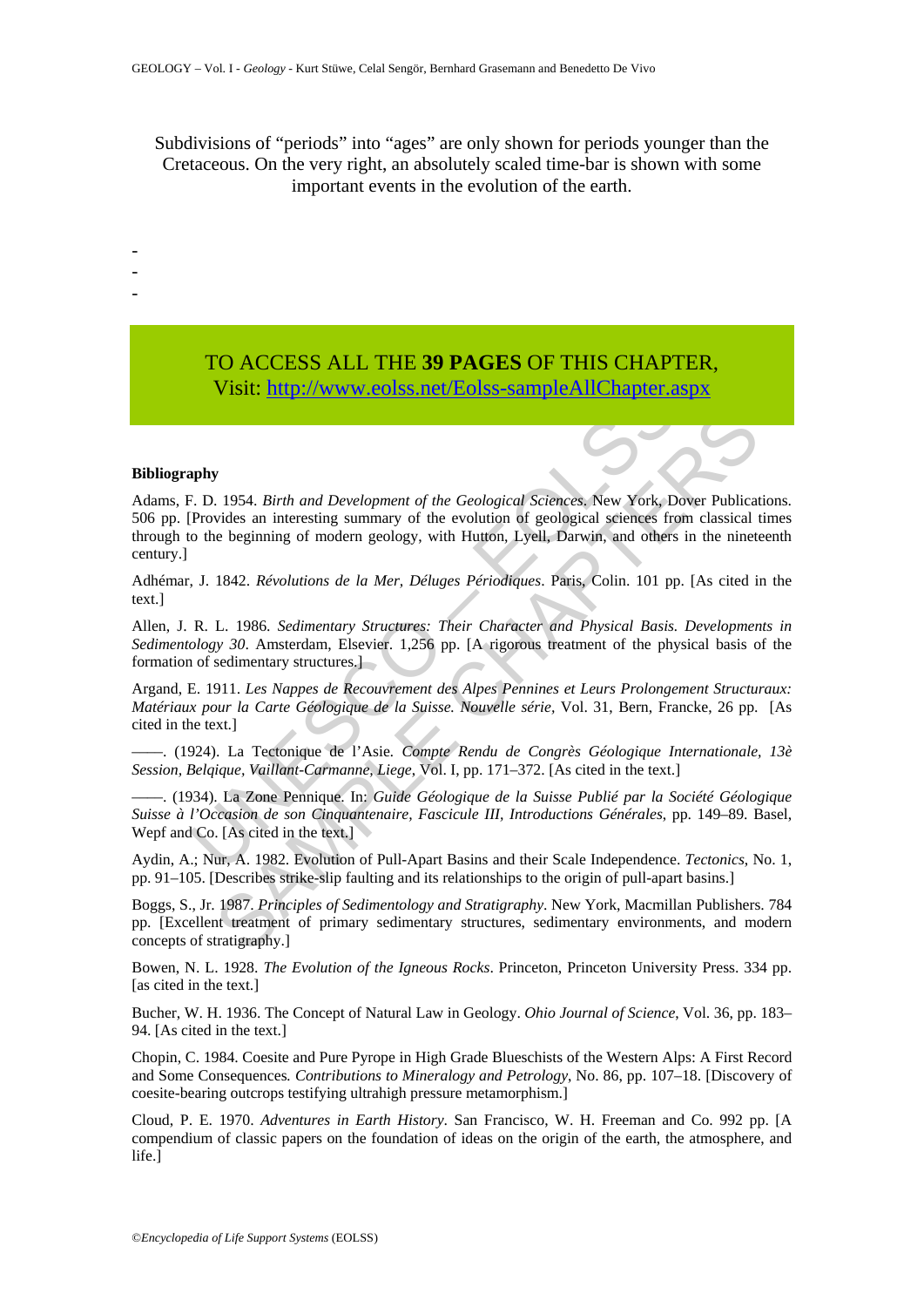Croll, J. 1875. *Climate and Time in their Geologic Relations: A Theory of Secular Changes of the Earth's Climate.* London. 577 pp. [As cited in the text.]

Dana, J. D. 1873. On Some Results of the Earth's Contraction from Cooling, Including a Discussion of the Origin of Mountains and the Nature of the Earth's Interior. *American Journal of Science*, Vol. 5, pp. 423–43.

Dott, R. H., Jr. 1998. What is Unique About Geological Reasoning? *GSA Today*, October 1998, pp. 15– 18. [As cited in the text.]

Dott, R. H.; Batten, R. L. 1981. *The Evolution of the Earth*. New York, McGraw-Hill Book Co. 113 pp. [A historical geology book and an excellent compendium of the fundamental principles upon which many observations in geology are based.]

Faure, G. 1986. *Principles of Isotope Geology.* 2nd edn. New York, John Wiley and Sons. 464 pp. [Outlines the techniques of radiometric age dating, with problems and discussions of the shortcoming of each.]

Flinn, D. 1962. On Folding During Three-Dimensional Progressive Deformation. *Quarterly Journal of the Geological Society of London*, No. 118, pp. 385–433. [As cited in the text.]

Glen, W. 1982. *The Road to Jaramillo: Critical Years of the Revolution in Earth Science*. Stanford, California, Stanford University Press. 459 pp. [History of the development of plate tectonics.]

Harland, W. B. 1971. Tectonic Transpression in Caledonian Spitzbergen. *Geological Magazine*, No. 108, pp. 27–42. [First description of transpressive tectonics.]

Hoffman, K. A. 1988. Ancient Magnetic Reversals: Clues to the Geodynamo. *Scientific American*, No. 256/5, pp. 76–83. [Discusses the earth's magnetic field, polarity, and reversals.]

Jeffreys, H. 1924. *The Earth: Its Origin, History and Physical Constitution*. Cambridge, Cambridge University Press. 278 pp. [As cited in the text.]

Köppen, W.; Wegener, A. 1924. *Die Klimate der Geologischen Vorzeit*. Berlin, G. Bornträger. [As cited in the text.]

Kuhn, T. S. 2000. *The Road Since Structure* (ed. J. Conant. and J. Haugeland). Chicago, The University of Chicago Press. 335 pp. [As cited in the text.]

1962. On Folding During Three-Dimensional Progressive Deformation. *Quagical Society of London*, No. 118, pp. 385–433. [As cited in the text.]<br>
1982. *The Road to Jaramillo: Critical Years of the Revolution in Earth 4*, St 52. On Folding During Three-Dimensional Progressive Deformation. *Quarterly Journ*<br>
Scriety of London, No. 118, pp. 385–433. [As cited in the text.]<br>
82. The Road to Jaramillo: Critical Years of the Revolution in Earth Sc Lehmann, J. G. 1756. *Versuch einer Geschichte von Flötz-Gebürgen, betreffende deren Entstehung, Lage, darinnen befindliche Metallen, Mineralien und Fossilien.* Berlin, Klüter'sche Buchhandlung. 240 pp. [As cited in the text.]

McClay, K. R. (ed.) 1992. *Thrust Tectonics*. London, Chapman and Hall. 447 pp. [A compendium of papers about the mechanics, geometry, and concepts of thrusting.]

Means, W. D. 1976. *Stress and Strain: Basic Concepts of Continuum Mechanics for Geologists.* Heidelberg, Springer-Verlag. 339 pp. [Clearly written introduction to the concepts of stress and strain.]

Milankovitch, M. 1920. *Théorie Mathématique des Phénomènes Thermiques Produits par la Radiation Solaire.* Paris, Gauthier-Villars. 339 pp. [As cited in the text.]

––––. 1924. Milankovitch Über das Verhältnis der Strahlung e und e Sin P und Deren Säkulare Schwankungen. In: W. Köppen; A. Wegener, *Die Klimate der Geologischen Vorzeit*, pp. 207–14. Berlin, G. Borntraeger. [As cited in the text.]

––––. 1941. *Kanon der Erdbestrahlung und seine Anwendung auf das Eiszeitenproblem*. *Royal Serbian Academy Special Publication 133.* 633 pp. [*Canon of Insolation and the Ice-Age Problem.* Israel Program of Scientific Translations, 1969. Washington, D.C., US Department of Commerce. 484 pp.] [As cited in the text.]

––––. 1957. *Astronomische Theorie der Klimaschwankungen: Ihr Werdegang und Widerhall. Serbian Academy of Sciences Monograph 280.* 58 pp. [As cited in the text.]

Nicolas, A.; Poirier, J. P. 1976. *Crystalline Plasticity and Solid State Flow in Metamorphic Rocks.* New York, John Wiley and Sons. 444 pp. [A rigorous book providing a comprehensive survey of plasticdeformation processes affecting rocks.]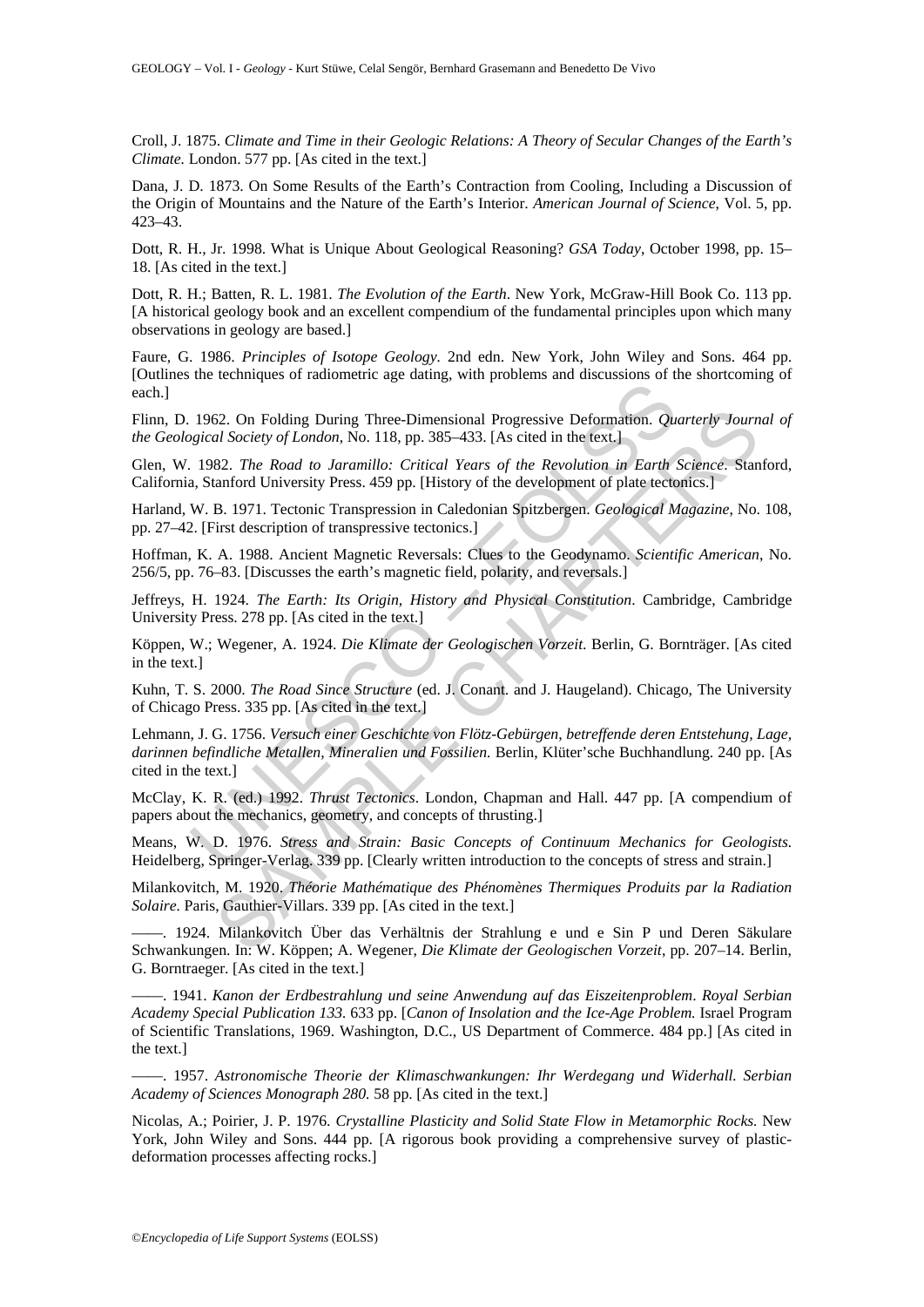Passchier, C. W.; Myers, J. S.; Kröner, A. 1990. *Field Geology of High Grade Gneiss Terrains.* Berlin, Springer-Verlag. 150 pp. [As cited in the text.]

Passchier, C. W.; Trouw, R. A. J. 1996. *Microtectonics.* Berlin, Springer-Verlag. 289 pp. [Great textbook about shear sense in rocks with a comprehensive summary of the literature.]

Popper, K. R. 1980. *The Logic of Scientific Discovery.* 10th edn. London, Unwin Hyman. 480 pp. [As cited in the text.]

Ramberg, H. 1952. *The Origin of Metamorphic and Metasomatic Rocks.* Chicago, The University of Chicago Press. 317 pp. [Classic book about metamorphism and magmatism.]

––––. 1981. *Gravity, Deformation and the Earth's Crust.* London, Academic Press. 452 pp. [Outstanding work covering all aspects of the role of gravity in tectonic deformation, including analogue and numerical models of diapirism, intrusion, folding, and rifting.]

Ramsay, J. G.; Huber, I. M. 1983. *The Techniques of Modern Structural Geology. Vol. 1: Strain Analysis*. London, Academic Press. 308 pp. [Classic textbook about deformation and strain in structural geology.]

––––. 1987. *The Techniques of Modern Structural Geology. Vol. 2: Folds and Fractures.* London, Academic Press. 391 pp. [Classic textbook about folds and faults in structural geology.]

Reineck, H. E.; Singh, I. B. 1975. *Depositional Sedimentary Environments.* Berlin, Springer-Verlag. 439 pp. [Contains outstanding illustrations and photographs of sedimentary structures and discussions of modern depositional sedimentary environments.]

Sengör, C. 2001. *Is the Present the Key to the Past or the Past the Key to the Present*. Boulder, Geol Soc. of America. 314 pp. [The most modern text on historical and philosophical aspects of geology, with an outstanding historical review.]

J. G.; Huber, I. M. 1983. The Techniques of Modern Structural Geology. Vol. Academic Press. 308 pp. [Classic textbook about deformation and strain in structural Feology. Vol. 2: Folds and F. The Techniques of Modern Struct The Techniques of Modern Structural Geology. Vol. 2: Folds and Fractures or The Techniques of Modern Structural Geology. Vol. 2: Folds and Fractures. Lot<br>
E.; Singh, I. B. 1975. Depositional Sedimentary Environments. Berl Silver, L. T.; Schultz, P. H. (eds.) 1982. *Geological Implications of Impacts of Large Asteroids and Comets on Earth. Geological Society Of America Special Paper 190.* Boulder, Geological Society of America. 528 pp. [Compendium of papers from a meeting held to discuss various aspects of the problem, ranging from probability of impacts, through the geological record of impacts, to other possible extinctions and the Cretaceous–Tertiary boundary problem.]

Simpson, G. G. 1963. *Historical Science*. In: C. C. Albritton, Jr. (ed.), *The Fabric of Geology,* pp. 24–48. Reading, Addison-Wesley. 372 pp. [As cited in the text.]

Stenonis, N. 1669. *De Solido intra Solidum Naturaliter Contento Dissertationais Prodromus.* Florence, Stellae. 78 pp. [As cited in the text.]

Stille, H. 1939. *Geotektonische Probleme im Atlantischen Raume:* pp. 129–39. In: K. Leopold *Bericht über den 250jährige Jubiläumsfeier der Kaiserlich Leopoldinisch-Carolingischen Deutschen Akademie der Naturforscher.* Halle (Saale), Deut. Akad. Naturf. 260 pp. [As cited in the text.]

Suess, E. 1875. *Die Enstehung der Alpen.* Vienna, Braunmüller. 168 pp. [First steps towards a mobilistic view of tectonics supporting the existence of horizontal displacements at the scale of the world.]

––––. 1885. *Das Antlitz der Erde.* Vienna, Braunmüller. 778 pp. [Monumental, three-volume masterpiece with many original ideas influencing the evolution of important concepts about the tectonics of the earth.]

Taylor, F. B. 1910. Bearing of the Tertiary Mountain bBelt on the Origin of the Earth's Plan. *Geological Society of America Bulletin*, pp. 179–226.

Turcotte, D. L.; Schubert, G. 1982*. Geodynamics: Applications of Continuum Physics to Geological Problems.* New York, John Wiley and Sons. 50 pp. [Comprehensive work about analytical solutions for the quantification of geodynamic and tectonic processes.]

Turner, F. J.; Weiss, L. E. 1963. *Structural Analysis of Metamorphic Tectonites.* New York, McGraw-Hill Book Co. 545 pp. [As cited in the text.]

Wegener, A. 1912. *Die Entstehung der Kontinente und Ozeane.* Braunschweig, *Vieweg und Sohn*. 94 pp. [Concept of continental drift, considered the first summary of plate tectonic theory.]

Wilson, J. T. 1966. Did the Atlantic Close or Reopen? *Nature*, No. 211, pp. 676–81. [This short paper describes the Wilson Cycle.]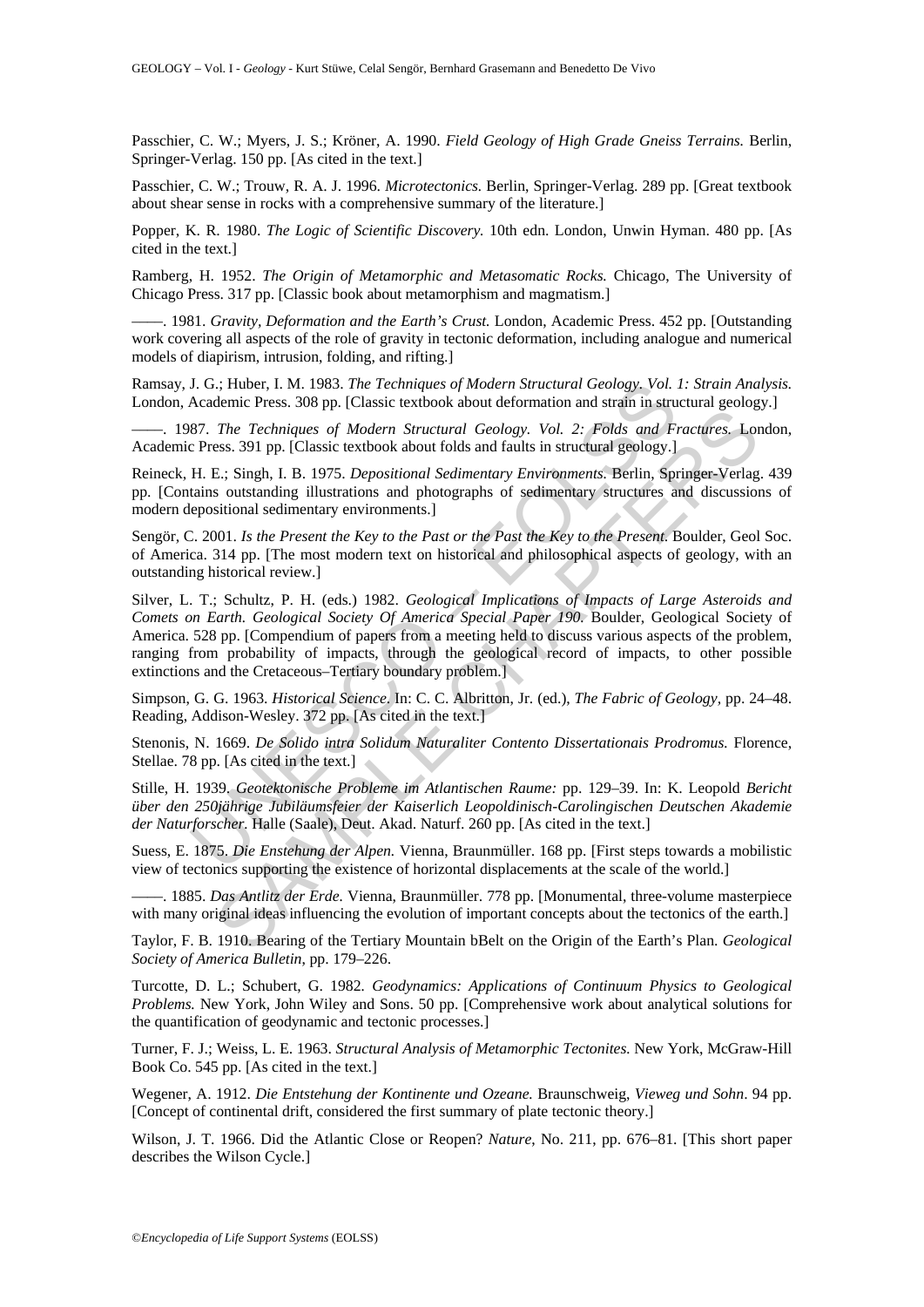Wyllie, P. J. 1971. *The Dynamic Earth: Texbook in Geosciences.* New York, *John Wiley and Sons.* 416 pp. [Great summary of petrological theory.]

Zoback, M. L. 1992. First- and Second-order Patterns of Stress in the Lithosphere. The World Stress Map Project. *Journal of Geophysical Research, B: Solid Earth and Planets,* No. 97/8, pp. 11703–28. [Worldwide state of stress from measurements of all the major plates.]

#### **Biographical sketches**

e, Australia in 1988 with a thesis on the metamorphic evolution of eastern<br>(e.000 he held various positions as research fellow at the universities of Monas, and as a visiting professor at the universities of Graz and Vienn d as a visiting professor at the universities of Graz and Vienna in Austria, where he research projects in Antarctica, central Austrial, the Himalayas, and the European heres he has held a professorial position at the Univ **Kurt Stüwe** studied at the universities of Graz, Innsbruck, and Leoben in Austria, and graduated from there in 1984 with a M.Sc. on gold deposits in Alaska. He completed his Ph.D. at the University of Melbourne, Australia in 1988 with a thesis on the metamorphic evolution of eastern Antarctica. From 1990 to 2000 he held various positions as research fellow at the universities of Monash and Adelaide in Australia, and as a visiting professor at the universities of Graz and Vienna in Austria, where he was involved with research projects in Antarctica, central Australia, the Himalayas, and the European Alps. Since 2001 he has held a professorial position at the University of Graz, Austria, where he teaches geodynamics. His current research interests span a wide range of topics, including geophysical, petrological, structural, and geomorphological aspects. In his research, he has always attempted to combine different geological sub-disciplines to solve integrated geodynamical problems. He is editor and editorial board member of a range of national and international journals, and has published roughly 150 publications, about half of which are in top internationally refereed journals. He has also had several years away from the academic world, working as a climbing guide in Alaska in 1984 and 1985, and as a consultant geologist in Zimbabwe in 1989. Aside from geological field trips, he has organized more than ten climbing expeditions to the highest peaks of all continents. He is married, has two children, and lives in Graz.

**A.M. Celal Sengör** studied at the State University of Albany, New York and received his B.Sc. in 1978. He then proceeded with M.Sc. and Ph.D. studies under J. F. Dewey and graduated from Albany in 1982. From 1986 to 1992 he was reader at the Istanbul Technical University where he is now a full professor in the geology department. He has worked in a wide range of disciplines of the earth sciences and is well known as one of the best experts on the regional geology of the world today. While his expertise is mainly in the field of tectonics his expertise in palaeontology has reached far enough for him to have several fossils named after him. He has published more than 150 papers in refereed journals, holds a large range of awards from a range of countries around the globe, and works as an editor for a number of the highest profile specialist journals. He has a reputation in the field of history and philosophy of the earth sciences, about which he has recently published a textbook. His current research is on the tectonics of Asia, extensional tectonics with emphasis on the Aegean region, and the evolution of orogenic belts in general.

**Bernhard Grasemann** studied at the Institute of Geology of the University of Vienna, Austria, and finished a Ph.D. in 1993 with a thesis on numerical thermal modeling of inverted metamorphism at the Main Central Thrust in the north-west Himalayas (India). During a six years assistant position he was mainly involved in numerical thermal modeling of tectonic processes for interpretations of geochronologically-derived cooling curves and their translation into exhumation rates, with examples from the Himalayas and the western Alps. For this work he received in 1998 the Otto Ampferer Award of the Austrian Geological Society. Since 2000 he has held the position of professor for structural geology and tectonics at the Institute of Geology of the University of Vienna. His current research interests are the kinematic of deformation in orogenic wedges (north-west Himalayas), emplacement of high-pressure rocks (eastern Alps), exhumation of metamorphic core complexes (western Aegean, Greece), and numerical modeling of quantitative kinematic indicators. In 2002 he became a member of the editorial board of journal *Geology* (Geological Society of America) and *Mitteilungen der Österreichischen Geologischen Gesellschaft* (Geological Society of Austria).

**Benedetto De Vivo** studied at the University of Napoli "Federico II" and graduated from there in geological sciences in 1971. From 1971 to 1976 he worked as a consulting geologist for private